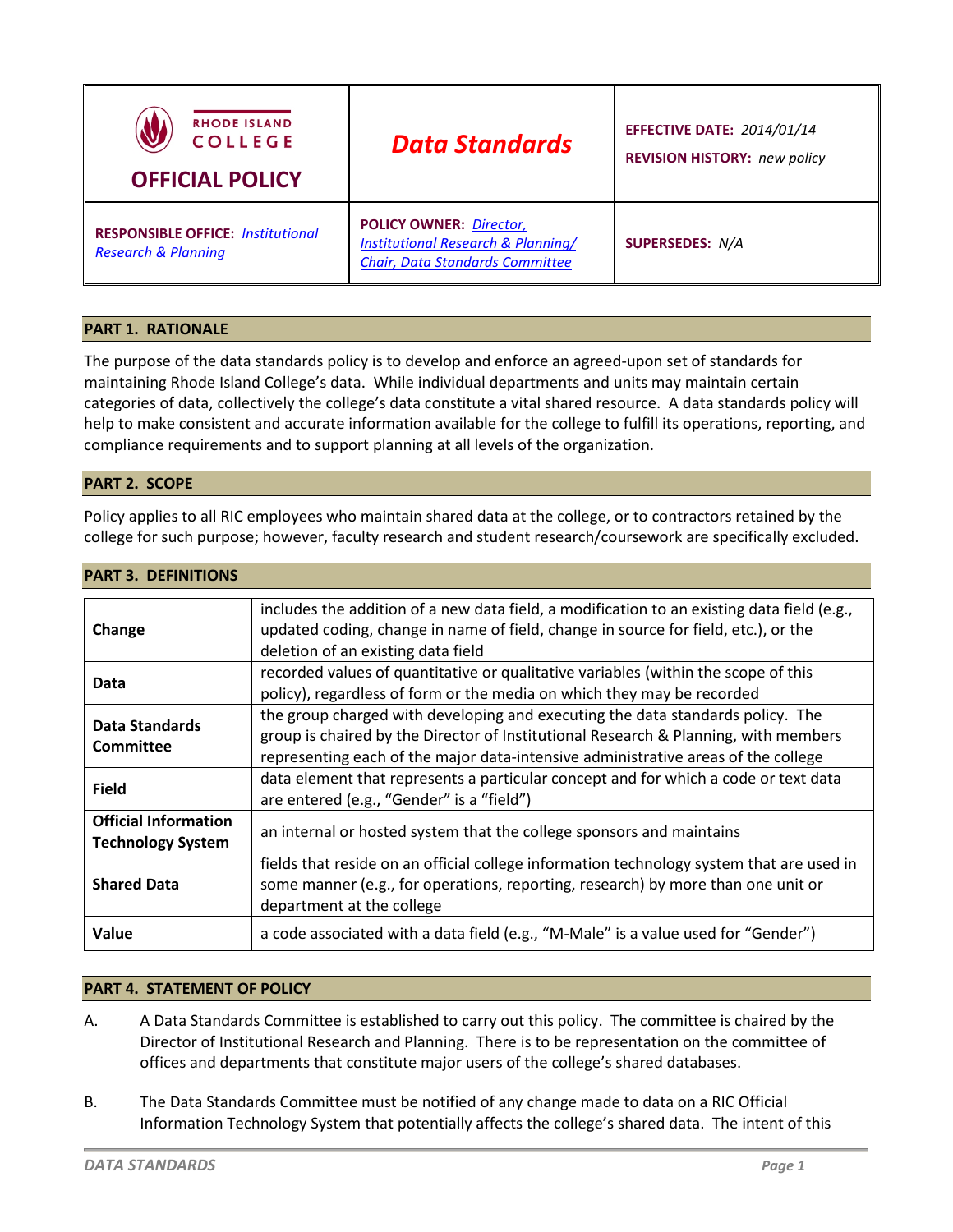requirement is to ensure that steps can be taken to minimize any unintentional negative impact such a change may have on the ability of other units to carry out their work or for the college to meet its reporting and compliance requirements.

# **PART 5. PROCEDURES**

- A. When considering making a change to the college's shared data, the following steps must be followed:
	- 1. Contact the Chair of the Data Standards Committee and provide the following regarding the change; whenever possible, please notify the committee of the change prior to making it:
		- a. The nature of the change (possibilities are listed below)
			- i. Addition of a field
			- ii. Removal of a field
			- iii. Changing the location of a field (e.g., PeopleSoft table)
			- iv. Discontinuing the maintenance of a field
			- v. Changing the meaning or operational definition of a field
			- vi. Addition of a code or value for a field
			- vii. Changing the format of codes for a field
			- viii. Changing the meaning or definition of a code for a field
			- ix. Eliminating a code for a field
		- b. Why the change is necessary
		- c. Responsibility for change
			- i. To which information systems will the change be made?
			- ii. Which office/individual is responsible for making the change?
			- iii. Plan for ensuring quality control in the maintenance of any new data that result from the change
		- d. Timeframe for when change will take effect
	- 1. Committee will discuss the change, either in person or remotely, depending on the nature of change. Note that the committee is mindful that a proposed change may require immediate action in order for the requestor to perform the duties of his/her position or unit. The intent of the policy is not to interfere with the work of any individual or unit at RIC but to ensure that all potential parties that may be affected by the change at the college are adequately informed. Keeping this intent in mind, the committee will consider the following when reviewing the proposed change:
		- a. Committee will determine if change affects the work of other units at the college.